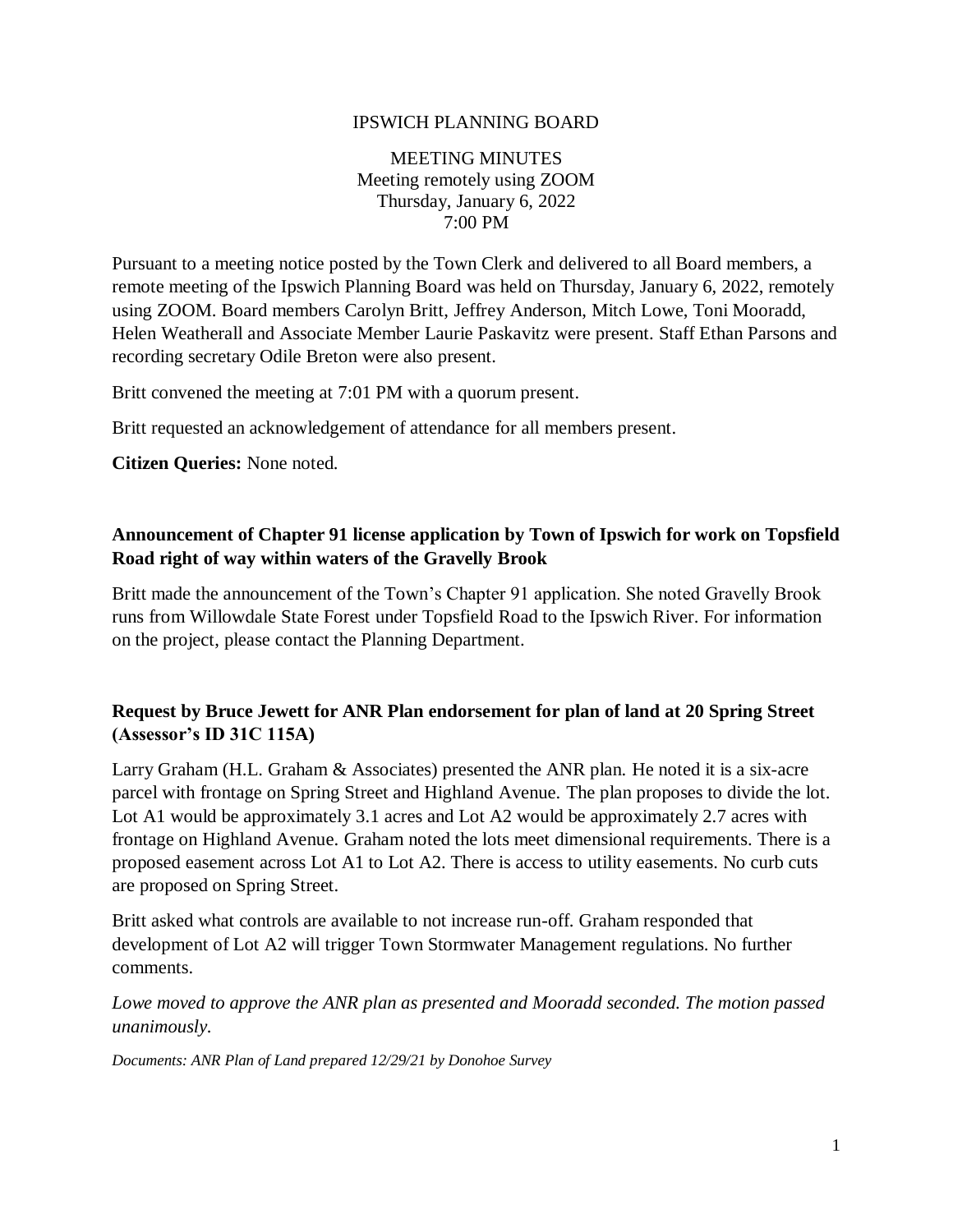## **Continued Public Hearing: Public hearing to hear input relative to potential amendments to the** *Planning Board Special Permit Regulations*

Mooradd revised the draft based on feedback from the Board. She suggested reviewing specific sections this evening that have open items. The draft version reviewed is dated 12/10/2021.

Section A. Standard Criteria – Mooradd noted that wording that was added under I and Z does not appear in the bylaw and asked if it should be added to the regulations. Lowe stated it is important for the applicant to state how the criteria is met. Parsons said the added wording is not inconsistent with the bylaw.

Section B. Guidance for Determining if Special Permit criteria are met – Mooradd noted that wording was added for guidance to applicants. Mooradd reviewed sections 1 – 6 under Section B. She explained that standards in site plan review and other regulations were referenced. Board members noted the wording should state "current" references. Anderson is concerned about repetition in the bylaws and regulations. Mooradd noted that site plan review regulations were not added but referenced.

Britt requested the Board review all the changes and provide feedback. No public comment noted.

*Lowe moved to continue the public hearing to January 27, 2022, via ZOOM at 7:00 PM and Weatherall seconded. The motion passed unanimously*.

## **New Public Hearing: Request by Helen Moore VonOehsen and William VonOehsen for a Special Permit to convert an accessory structure into a dwelling unit at 48 Turkey Shore Road (Assessor's Map 42A Lot 55), which is located in the Rural Residence A District, pursuant but not necessarily limited to** *Sections V, IX.P and XI.J of the Zoning Bylaw*

Britt opened the public hearing. Jeff Anderson is recused, and Laurie Paskavitz is appointed a voting member on this application.

Helen and William VonOehsen, Michelle Karam (Project Architect) and John Morin (Morin-Cameron Group) were present. There is a proposed renovation on the existing home which will be reviewed by the APDC and a proposed conversion of an existing structure to a dwelling unit. The project is also before the ICC (Ipswich Conservation Commission) as the property has several protected resource areas. Several structures on site do not have foundations and are supported on footings. The proposed new structure is 34x26 and will have one bedroom and one bathroom. The driveway is proposed to be circular with two curb cuts for access to the main house and the dwelling structure. The project proposes a smaller footprint of 14,205 cubic feet and 14,304 is allowed. The dwelling unit will potentially be used for on-site help or family use.

Morin noted the property is served by Town utilities. By Board approval, the conversion can be a demolition and re-build. Britt noted the conversion unit requires a payment to the Affordable Housing Trust. Parsons reviewed the requirements.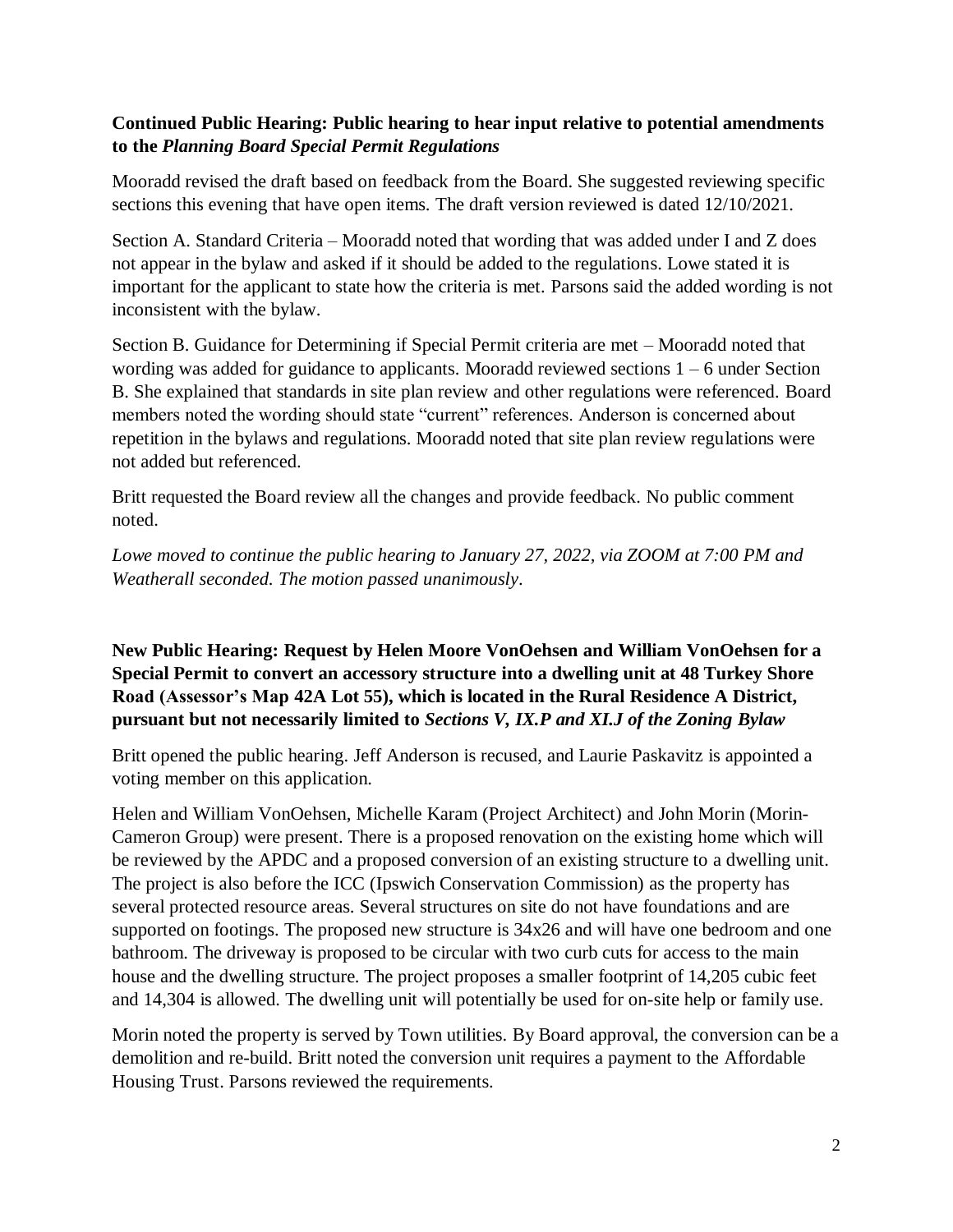Britt requested to schedule a site visit before the next meeting. It was noted the ICC tentatively scheduled a site visit for January 14, 2022, at 11:30 AM. Britt asked Parsons to confirm the Board could do a site visit at the same day and time.

No public comment noted.

*Lowe moved to continue the public hearing to January 27, 2022, at 7:00 PM at meeting using ZOOM. Weatherall seconded. The motion passed unanimously*.

*Documents: 12/8/21 Special Permit application including 12/12 narrative, existing conditions analysis, Morin-Cameron site plan 12/13/21 and Barn Yard elevation drawings*

# **Continued Public Hearing: 50-56 Market Street LLC for a Special Permit for a multifamily residential development (adding 5 townhouses to an existing multifamily dwelling property) at 50-56 Market Street (Assessor's Map 42A, Lot 202), which is located in the Central Business District, pursuant but not necessarily limited to** *Sections V.D, VI, VII, IX.I, IX.K, and XI.J* **of the Zoning Bylaw**

Anderson is recused. Paskavitz was appointed as a voting member for the application when the public hearing was opened on October 21, 2021.

Kevin Perelli (owner), Ken Savoie (Savoie Nolan Architects) and John Morin (Morin Cameron Group) were present for the application. Peer review comments related to access and travel through the site were reviewed. There is a 21 ft. drives aisle proposed and the bylaw requires 22 ft. Morin stated the swept path analysis noted the 21 ft. aisle works for the site and a waiver is requested. Morin did state it is possible to provide a 22 ft. aisle between buildings. It is an option that can be re-visited. Morin noted the access to the site is an existing condition. The project would like to eliminate the second sidewalk and not to do grading. Lowe requested the applicant to provide a revised layout instead of just saying something doesn't work. Lowe questioned the landscape plan and said it did not appear to agree with the swept path analysis. He noted the analysis appears to go into the plantings and there are turning path issues. Mooradd understands the swept analysis but noted people may find it cumbersome to maneuver on the site and not do a three-point turn. The peer review noted snow storage is not adequately addressed. Morin noted that snow can be moved to the front lawn or be removed from the site.

Britt commented that the project doesn't fit on the site. Lowe suggested removing one unit from the rear building and re-center the building. He said that would resolve a lot of problems. The site is tight. Paskavitz noted that she has been vocal about the density of the site and concerned about the waivers requested. She said it is presumptuous of the applicant that all waivers will be granted.

Britt noted more feedback from the Fire Department will be received. Lowe requested a revised plan with a 22 ft. drive aisle and the applicant's responses to peer review comments.

Parsons noted an extension is needed since the public hearing opened on October 21, 2021.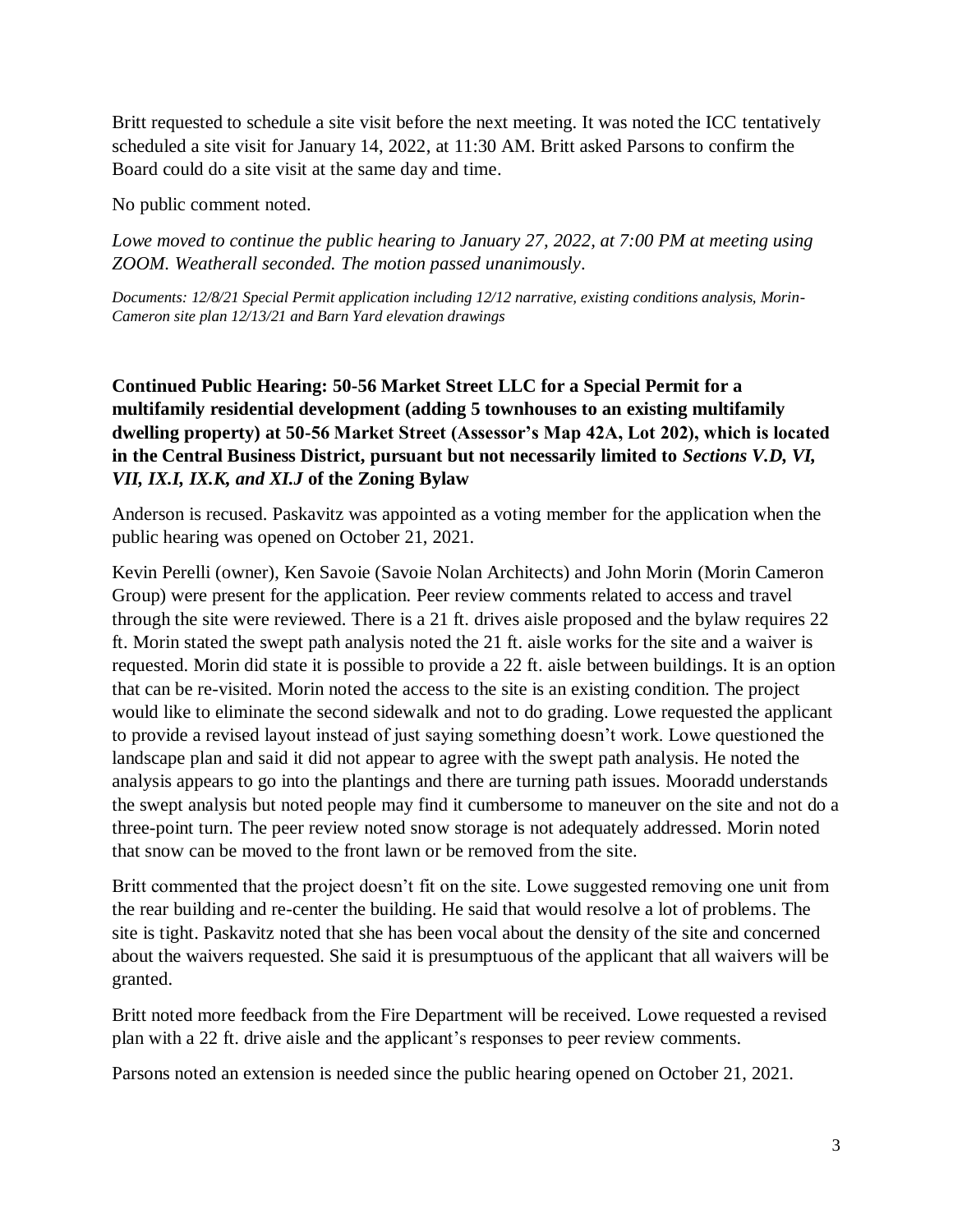*Lowe moved to continue the public hearing to January 27, 2022, at 7:00 PM at a meeting using ZOOM and approve an extension for the application to January 28, 2022 and authorize Ethan Parsons to sign the extension on behalf of the Board. Weatherall seconded the motion. The motion passed unanimously*.

*Documents: Puff Task 2 Report and 12/22 Morin-Cameron plans and stormwater report*

**Continued Public Hearing: Ora, Inc. for Site Plan Review, and a Special Permit to use 55 Waldingfield Road as a "Great Estate" for business purposes pursuant to Section IX.H of the Zoning Bylaw. The proposal involves the alteration of more than 2,500 sq. ft. of commercial space as described in Section X.B.1 and the increase of required parking spaces by more than 10 as described in Section X.B.3 of the Zoning Bylaw, as well as associated site work, at 55 Waldingfield Rd. (Assessor's Map 62, Lot 14), located in the Rural Residence A Zoning District, pursuant but not limited to the sections of the Zoning Bylaw cited herein as well as XI.J**

Britt noted voting members for the application are Anderson, Lowe, Weatherall, Mooradd and Britt. Chip Nylen, attorney representing Ora, Inc., John Harden, architect (Olson Lewis), and Jennifer Williams, Project Manager for Ora, Inc. were present for the applicant.

Britt provided a summary of items received from the applicant, citizens, and Friends of Waldingfield. Britt requested reviewing open space and floor area. Britt asked if Ora, Inc. has any new information on the open space land proposal. Nylen said Ora, Inc. is in discussions with parties regarding open space and preservation and would like to discuss open space at the January 12, 2022, meeting. Nylen noted the Historical Commission provided a letter regarding historical value of buildings and landscaping on the site. Ora, Inc. would like to review gross floor area and sustainability this evening.

Nylen discussed gross floor area. He said when the GEPD bylaw was drafted, floor area is defined as the aggregate gross floor area of all floors of all principal and accessory buildings. The site needs 30,000 sq. ft. to qualify as a Great Estate. It does not state areas must be habitable. "Existing" floor area indicates it is accessible and functional. Harden presented a chart on gross floor area and reviewed the amounts. Nylen stated the site meets the gross floor area requirement. Britt noted the definition of gross floor area has been modified several times since the 1970s.

Anderson said the applicant has done a deep dive and provided detailed information on the existing buildings. Anderson said the applicant meets the 30,000 sq. ft. requirement. Mooradd agreed. Weatherall disagreed and does not feel the applicant met the requirement using the correct definition and has further questions. Britt asked what questions Weatherall has. Weatherall explained she is concerned with the definition of gross floor area being used and is not in line with the definition that other municipalities use. Britt said she has worked with other communities and agreed that definitions can vary. Lowe is satisfied the applicant meets the 30,000 sq. ft. requirement.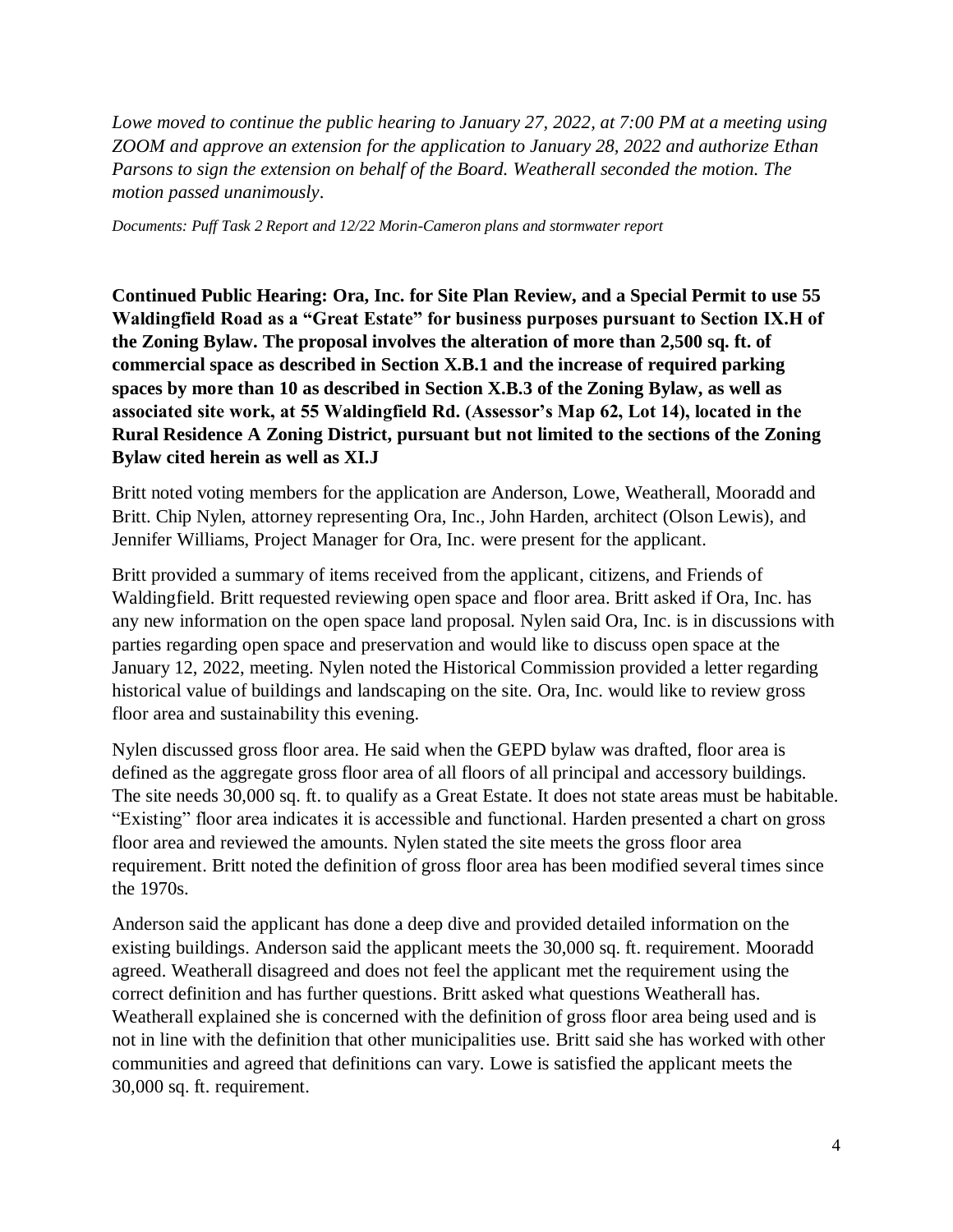*Anderson moved to accept the revised gross floor area calculation as presented this evening (just under 31,000 sq. ft.) and this project meets the gross floor area requirement. Lowe seconded the motion. The motion passed with 4 votes yes and 1 vote no (Weatherall)*.

Britt noted the vote was for constructive purposes and is not a definitive vote. The vote is not binding. It is an indication from the Board on where the Board stands about gross floor area.

Public Comments:

Tad Heuer, attorney for Friends of Waldingfield, stated there is no definition of gross floor area in the Ipswich bylaw. When there are undefined terms, a person should follow rule to get to a definition. Other towns expressly exclude basements. Britt noted that no other town in the area has a GEPD bylaw. Weatherall noted that the GEPD was changed to accommodate the applicant. She is uncomfortable with additional adjustments to accommodate the applicant.

Jack Whittier, 35 Waldingfield Road, had a question regarding the Board vote and is concerned about the Board voting with an open legal issue on gross floor area.

Lowe said it is only open from the opponents of the project. The Board reviewed the information and has determined the applicant met the requirements. Lowe requested that the Board move on to other items. Anderson agreed that the Board should move on to other items for the project.

Harden introduced Ian Johnson, Sustainability Consultant (Linnean Solutions). Johnson discussed "Regenerative Design" and how it works with sustainability strategies such as renewable energy, LEED for high performance buildings and minimizing water usage.

Mooradd made a motion to continue the public hearing to Wednesday, January 12, 2022, at 7:00 pm at a meeting using ZOOM and Lowe seconded. *The motion passed unanimously*.

There is an extension request from the applicant to January 31, 2022.

*Lowe moved to approve the extension to January 31, 2022 and authorize Ethan Parsons to sign the extension on behalf of the Planning Board. Mooradd seconded. The motion passed unanimously*.

*Documents: Public comments on Planning Department website, Hancock plan set and stormwater report, Puff Task 2 memo*

**Continued Public Hearing: 5 & 11 Washington St: Request by Triple Q LLC for a Special Permit and Site Plan Review for a 16-unit multifamily residential development at 5 and 11 Washington Street (Assessor's Map 41B Lots 274 and 275), which is located in the General Business District, pursuant but not necessarily limited to** *Sections V.D, VI, VII, IX.I, IX.K and X* **of the Zoning Bylaw and associated regulations**

Jeff Anderson is recused. Laurie Paskavitz was appointed a voting member for this application on September 9, 2021.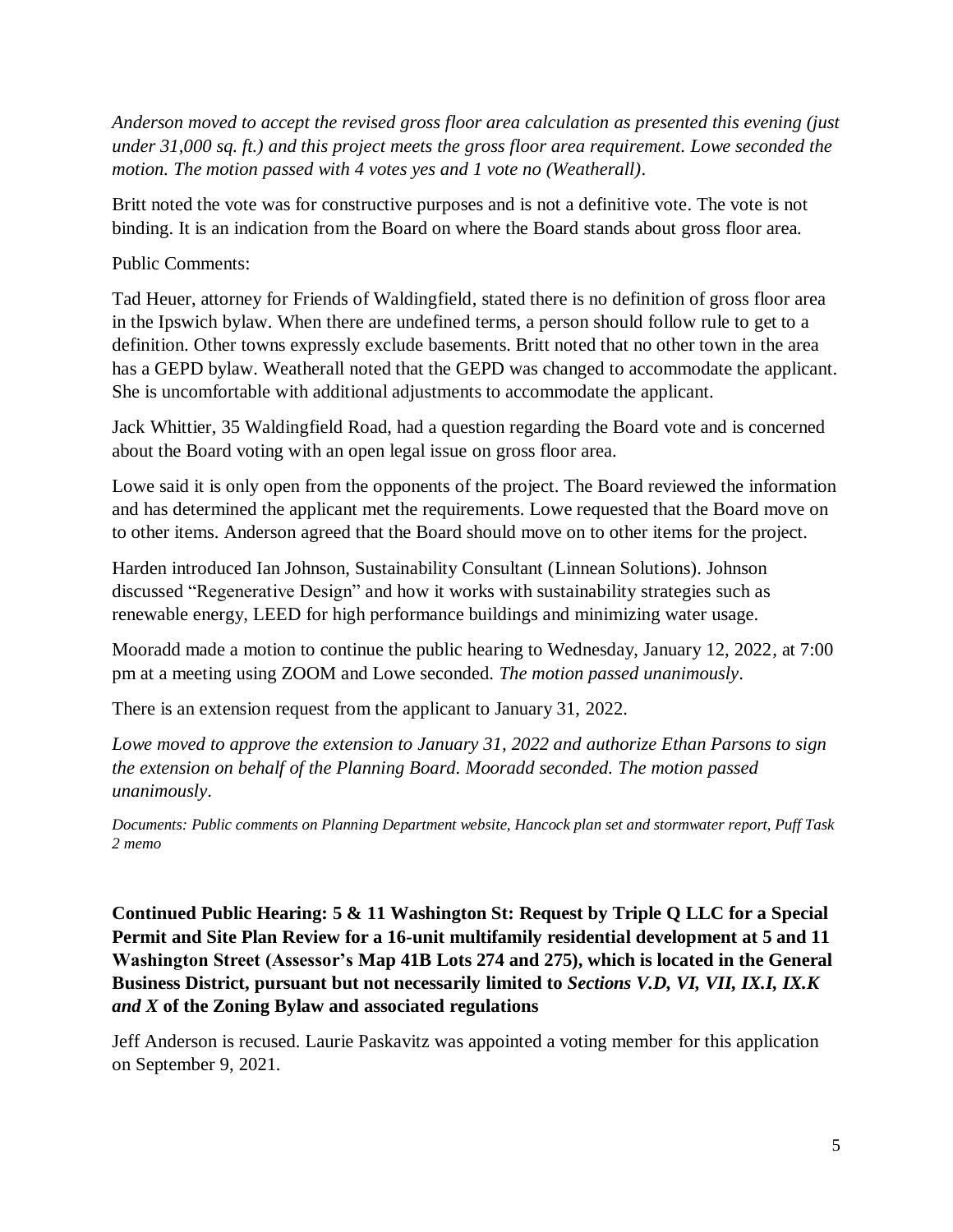John Colantoni, John Duggar (architect) and Jim Juliano (attorney) were present for the applicant. Colantoni noted the project was presented to the Design Review Board (DRB) this past Monday. He said the DRB liked 13 units and provided some comments for the project. Colantoni reviewed the changes to the project since the last public hearing. He noted one unit was removed, a gathering area was created (200+ sq. ft.), and setbacks for the two units were reduced from 20 ft. to 10 ft. at the suggestion of the DRB. Colantoni noted six units will have roof decks, six units are  $2000 + sq$ . ft., five units have a 1 car garage, eight units have a 2-car garage and 11 guest parking spaces. Units range from 1,295 sq. ft. to 2,500 sq. ft. He noted six units have kitchens on the first floor. Colantoni described the gathering area and how it was designed for use (seating, fire pit and grilling area). Duggar discussed exterior design and each building looks different.

Britt is concerned that the gathering space is in the face of two units. There could be perpetual users that could irritate residents of the two units. Several of the features of the gathering area are nice. Mooradd is concerned with how the 13 units proposed was presented to the DRB that she attended. She said there was a presumption by the applicant that the Board was good with the number of units. She does not feel as board that the number of units was agreed. She feels this project is denser than a 40R would be and has less affordable units (10 units with 2 affordable units). Mooradd feels the buildings are still too big for the space. Colantoni said the project cannot move backwards and it seemed clear to us to go forward with 13 units. We need 12 marketable units.

Lowe thinks the applicant did a great job with the changes and is comfortable with 13 units. Lowe asked about the setback by the train tracks. Parsons said it is a 20 ft. setback required and would require Board approval to reduce it to 10 ft.

Weatherall is sympathetic to Mooradd's density comments. Weatherall applauds the efforts made by Colantoni for each presentation. She is concerned about shaded areas not being utilized by residents. Paskavitz is concerned about the 13 units and said only one Board member made the comment about 13 units. Paskavitz thinks the updates are good. Paskavitz said the Board needs to come to an agreement about the number of units before moving forward.

Public Comments: Odile Breton, 9 Soffron Lane. Breton has a part time job with the Town of Ipswich but has no managerial or decision-making responsibilities for the Town. Odile thanked the applicant for the re-design. Breton agreed with Paskavitz that there was no agreed upon number of units from the Board based on minutes. Breton questioned the roof decks and noted there are no roof decks in the downtown area of Ipswich. She didn't feel it was necessary for units to have a patio, a balcony, and a roof deck. She asked if the roof decks were off indoor living space. Colantoni said the roof decks have running water and potentially a gas hook-up for cooking. He said people love outdoor space.

Britt said there was nothing definitive about the number of units. Parsons cautioned the Board about deciding the number units. He suggested commenting on the size of units, the massing of buildings, setbacks, footprints, landscaping and the density. The Board needs to have a strong basis for decisions. The DRB has not issued a final recommendation and the Board has not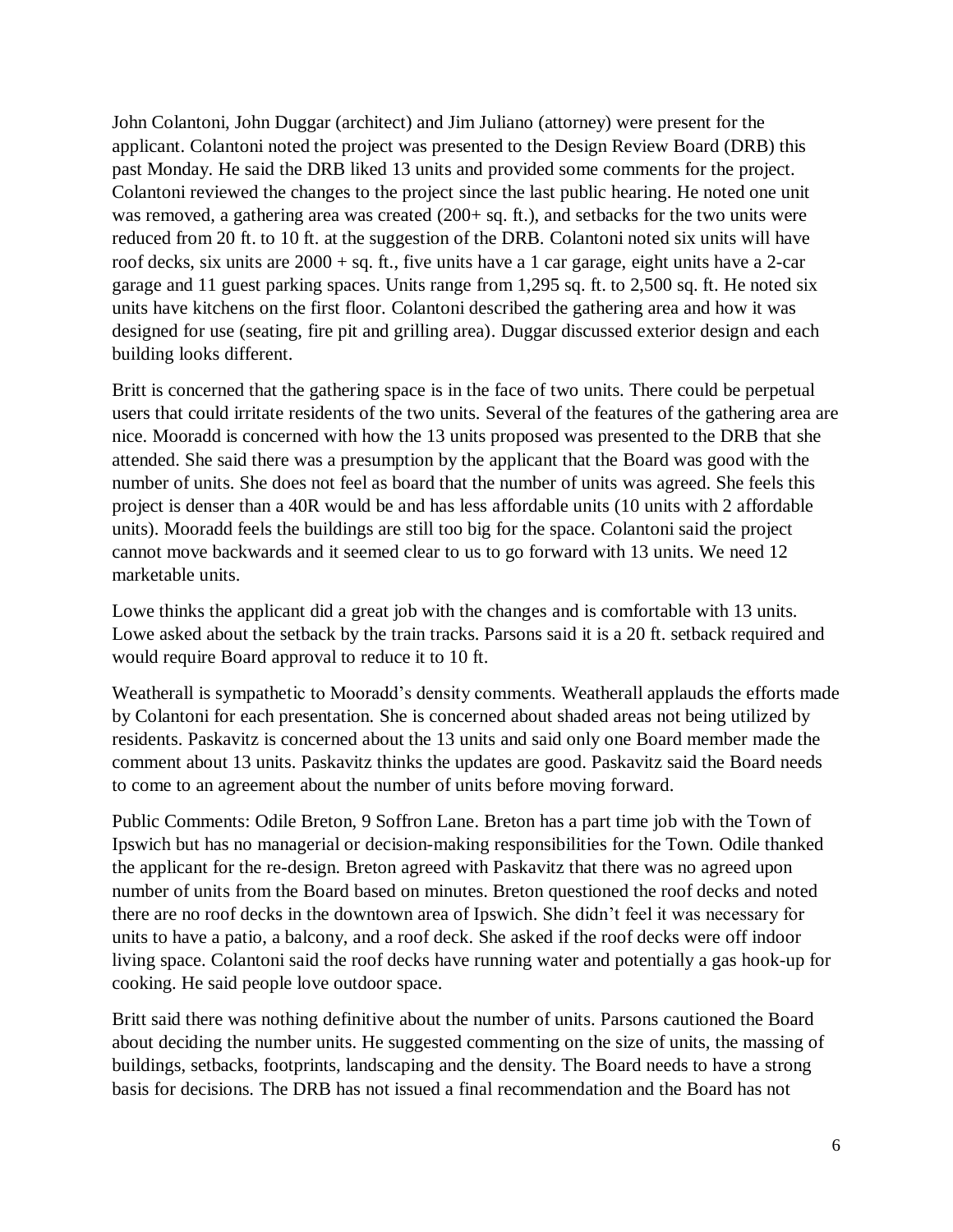engaged peer review. Parsons has not heard the Board articulate a reason based on protocols the Board is required to follow for decisions related to this issue. Weatherall said the number of units is not relevant, but the handling of the mass is important. Mooradd stated she made several requests for the applicant to reduce the size of units or reduce the number of units. The buildings are over whelming for the street.

Colantoni expressed frustration with the Board and said he is not going to spend more money on site work and drainage if the Board can't decide on the number of units. The project goes before the DRB on February 7, 2022. Juliano stated the project will move forward with 13 units. Britt said the application should move forward. Colantoni would like the project to go to peer review. Britt said that everything going on that site needs to be submitted for peer review (bulkheads, HVAC units, etc).

*Paskavitz moved to continue the public hearing to a ZOOM meeting on February 17, 2022, and extend the Special Permit Review application timeline to February 17, 2022, and to authorize Ethan Parsons to sign the extension on behalf of the Board. Weatherall seconded. The motion passed unanimously*

*Documents: Site plan revisions 12/22/21 and architectural plans 12/29/21*

# **Continued Public Hearing: Request by Jan Lindsay for a Special Permit to convert an accessory structure into a dwelling unit a 5 Old England Road (Assessor's Map 42D Lot 17), which is located in the Rural Residence A District, pursuant but not necessarily limited to** *Sections V, IX.P, and XI.J* **of the Zoning Bylaw**

Parsons believes the applicant may withdraw. He suggested continuing the application and then he can communicate to the applicant that a withdrawal needs to be in writing.

*Paskavitz moved to continue the public hearing without discussion to January 27, 2022, at 7:00 PM at a meeting using ZOOM. Lowe seconded. The motion passed unanimously*.

### **Election of Board Officers**

Britt is willing to stay on as chair through June 30, 2022. Mooradd is willing to be vice-chair. There will be a discussion at the January 12, 2022, meeting for meeting protocols.

*Weatherall moved to appoint Carolyn Britt to be chair of the Ipswich Planning Board through June 30, 2022. Paskavitz seconded. The motion passed with 5 votes* (Britt abstained).

# **Authorizing Board Chair and Planning Director to sign documents**

Parsons said this is an annual vote.